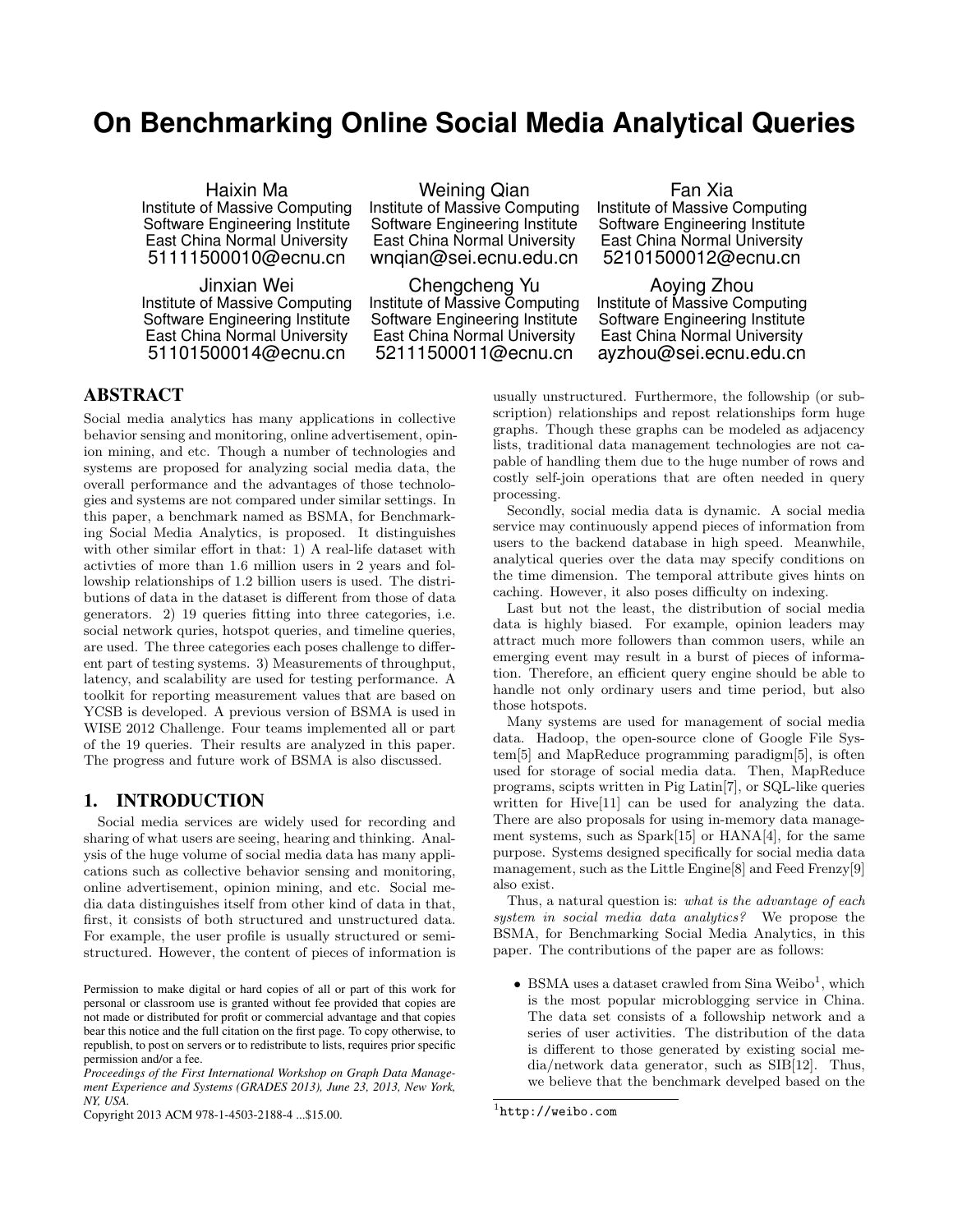real-life dataset is meaningful for testing the performance of social media data analytics.

- 19 types of queries for performance benchmarking are introduced. The queries can be classified into three categories, i.e. social network queries, timeline queries, and hotspot queries. They are designed for testing the performance of systems over different types of analytical requests. Thus, BSMA is different to graph-serving benchmarks, such as LinkBench[3].
- The performance measurements of throughput, latency, and scalability are used in BSMA. A toolkit<sup>2</sup> developed based on Yahoo Cloud Service Benchmark (YCSB)[1] is used in BSMA for reporting the throughput and latency values. The measurements of scalability can be determined based on reported values of other two measurements.
- A previous version of BSMA was used in WISE 2012 Challenge<sup>3</sup>. Four groups attended the challenge. The details on the challenge are introduced, while part of reported results are analyzed in this paper.

The rest part of this paper is organized as follows. In Section 2, the dataset used in BSMA is introduced. The schema is provided, while the statistics and distribution of the dataset is analyzed. The queries in three categories are introduced in Section 3. The challenges on processing these queries are analyzed. The performance measurements are also defined. The Section 4 is devoted to analysis of results from WISE 2012 Challenge. Finally, Section 5 is for concluding remarks and discussion on future work.

# 2. SOCIAL MEDIA DATASET

BSMA uses a dataset crawled via API from Sina Weibo, the most popular microblogging service in China. To ease the discussion, we adopt terms used by  $\text{Twitter}^4$  in the rest of this paper. Though some operations with identical name in Twitter and Sina Weibo provide slightly different functions [6], the difference does not affect the discussion in this paper.

The dataset contains two parts: user activities and followship network. The basic information is as follows:

- User activities: It contains about 481 million tweets (including retweets) of 1.6 million users from August 2009 to January 2012.
- Followship network: It contains about 1.2 billion followship relationships.

#### 2.1 Data Collecting and Preprocessing

A distributed crawler was developed to collect data from Sina Weibo. The crawling procedure of our system is showed in Fig. 1. In the first place, 32 users are selected as seeds and a breadth-first strategy is applied to crawl the information along the direction of followees of the selected users. The first three levels of breadth-first search result in information of 1.6 million users, who are called as core users in the rest of this paper. Then, the top 5000 followers of the core users



#### Figure 1: The crawling process of the data set used in this paper.

are crawled. Thus, about 1.2 billion followship relationships are collected.

The tweets of core users from August 2009 to January 2012 are also collected, which form the basis of the first part of the dataset.

It should be noted that the dataset is neither synchronized nor complete, which means the items in the dataset are crawled at different time, while some users' tweets and their followship relationships are missing. This issue is caused by the limitation of Sina Weibo API. However, we believe that most social media analytics tasks from users outside Sina should face this issue.

The raw data crawled from Sina Weibo are preprocessed for legal and privacy considerations. The dataset is preprocessed as follows:

- User identifiers and message identifiers are anonymized.
- Content of tweets are removed<sup>5</sup>.
- Some tweets are annotated with events. For each event, the terms that are used to identify the event and a link to Wikipedia $^6$  page containing descriptions to the event are given<sup>7</sup>.
- The retweet paths are re-constructed in a best-effort manner<sup>8</sup>.

# 2.2 Schema of the Dataset

The dataset is provided in plain text files. The schema of the dataset is defined to ease the formalization of queries.

The first part of the dataset contains four tables, which are listed in Table 1, 2, 3, and 4. The microblog table records the message identifier, the author's user identifier, and the publish time of the tweet. The event about the tweet is recorded in the event table, while the users that are mentioned are recorded in the mention table. The retweeting information is recorded in the retweet table, which actually records the information of tweet propagation trees.

 $^{2}$ https://github.com/xiafan68/BSMA

<sup>3</sup> http://www.wise2012.cs.ucy.ac.cy/challenge.html

<sup>4</sup> http://twitter.com

 $^5 \rm{Most}$  tweets are in Chinese.

 $^6$ http://wikipedia.org

<sup>7</sup> http://115.com/file/beem15q0

<sup>8</sup>Sina Weibo API does not provide retweet paths. However, a path can be re-constructed if the author of a retweet has not intentionally remove the retweeting information.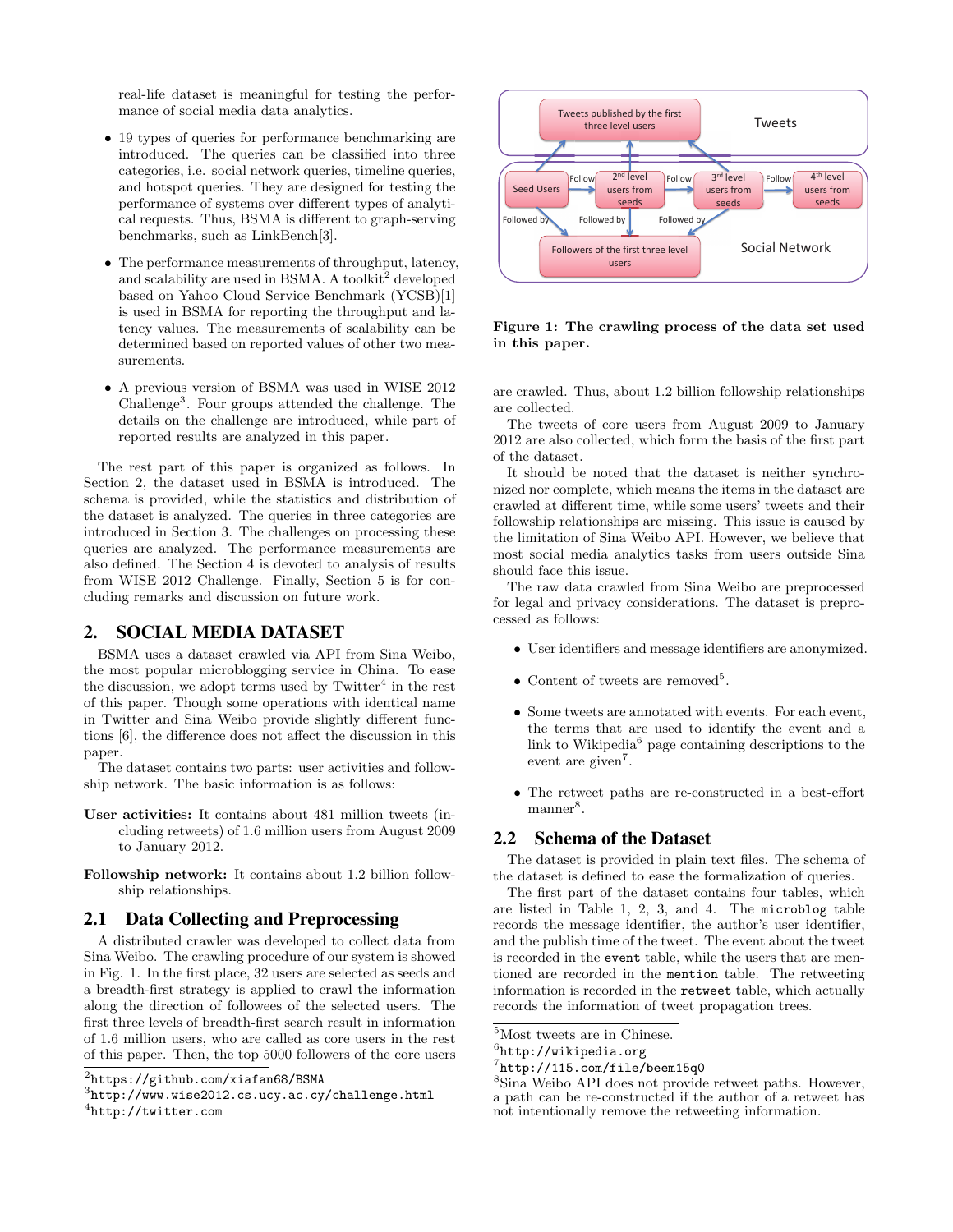Table 1: The microblog Table

|             | Attribute   Data Type   Description |                               |
|-------------|-------------------------------------|-------------------------------|
| MID         | text(64)                            | Message identifier            |
| UID         | text(200)                           | Author's user identifier      |
| <b>TIME</b> | date.time                           | Time when the tweet is posted |

Table 2: The event Table

|            | Attribute   Data Type   Description |                    |
|------------|-------------------------------------|--------------------|
| <b>MID</b> | text(64)                            | Message identifier |
| <b>TAG</b> | text(200)                           | The tag of event   |

The second part of the dataset contains just one table. The friendlist table is essentially the adjacency list of the followship network. The table definition is provided in Table 5.

# 2.3 Data Distributions

The real-life dataset, instead of a data generator, is used in BSMA, because that it is noticed that the synthetic data often have different distributions. The Social Network Intelligence Benchmark (SIB) [12], for example, uses a generator to generate synthetic RDF data. However, it is shown in Figure 2 that the distribution of number of followees, number of retweets (or comments), user activities, and temporal properties are all different to our real-life dataset. It is shown that the real-life dataset is more biased and dynamic. The mechanics designed by the social media service also affects the distribution. For example, the steep gradient in Figure 2 (b) is actually caused by the limitation on number of followees for common users.

Since data distributions may greatly affect the strategies of cost estimation, indexing and query processing, especially when the hotspots and bursts exist, we believe that using the real-life dataset in the benchmark is meaningful for testing the performance of social media analytics.

# 3. WORKLOAD AND MEASUREMENTS

#### 3.1 Overview of the Queries

The workload of our benchmark consists of nineteen queries derived from real-life social media analytical requirements. Generally, they can be classified into three categories:

Social network queries:  $Q_1, Q_2, Q_3, Q_4$  and  $Q_5$  belong to this class. All these queries are supposed to retrieve a subset of the entire social network to find out all the users satisfying the specified constraints. In detail, Q4

Table 4: The retweet Table

|         | Attribute   Data Type   Description |                                    |
|---------|-------------------------------------|------------------------------------|
| - MID - | text(64)                            | Message identifier of the retweet  |
| REMID   | text(64)                            | MID of the tweet that is retweeted |

Table 5: The friendlist Table

| Attribute              | Data Type Description |                                |
|------------------------|-----------------------|--------------------------------|
| UID                    | text(200)             | User identifier                |
| FRIENDID   $text(200)$ |                       | A user that is followed by UID |

and Q5 are based on intersection between the followers or followees of two users, while Q1, Q2 and Q3 are to find the top- $k$  users that share as more as possible common followships with a given user. Clearly, the execution of all the five queries needs to pass parameter userID and an additional parameter returncount is to transferred to Q1, Q2 and Q3.

- Timeline queries The only *timeline* query is Q8. A timeline is a sequence of items (e.g., messages) created by a certain set of users, that are ordered chronologically. Particularly,  $Q8$  is to merge top- $k$  latest items from followees or followees of them for a given user. Two related parameters are userID and returncount.
- Hotspot queries All other queries except those in above two categories are supposed to retrieve hotspots. Hotspots are users or messages or events (depending on the query) that have the largest aggregation values of some features during a specific period. Some queries, e.g. Q7, Q10 and Q14, have no filtering criteria while others need filtering by one or more properties. All queries in this category are associated with three parameters: start datetime,timespan and returncount. Some also need *userID* or event *tag*.

A query may contain several arguments, which are listed in Table 6. Values of returncount and timespan are given in workload files of BSMA. The options of returncount are 10, 50 and 100. Values of timespan are h, for one hour, d, for one day, and  $w$ , for one week, and  $y$ , for one year. Other arguments' values are randomly selected from each candidate set in runtime.

Queries are given in forms of SQL over the schema. However, the BSMA performance testing tool accepts implementations based on systems other than RDBMS, as long as the wrappers of the implementation fit the interfaces.

| Table 3: The mention Table |
|----------------------------|
|----------------------------|

|     | Attribute   Data Type   Description |                                     |
|-----|-------------------------------------|-------------------------------------|
| MID | text(64)                            | Message identifier                  |
| UID | text(200)                           | A user identifier that is mentioned |
|     |                                     | in the message                      |

Table 6: Arguments of queries in BSMA

| Arguments   | Description                            |
|-------------|----------------------------------------|
| userID      | User identifier                        |
| tag         | The tag of an event                    |
| datetime    | Start timestamp                        |
| timespan    | Time interval                          |
| returncount | The maximum number of returned records |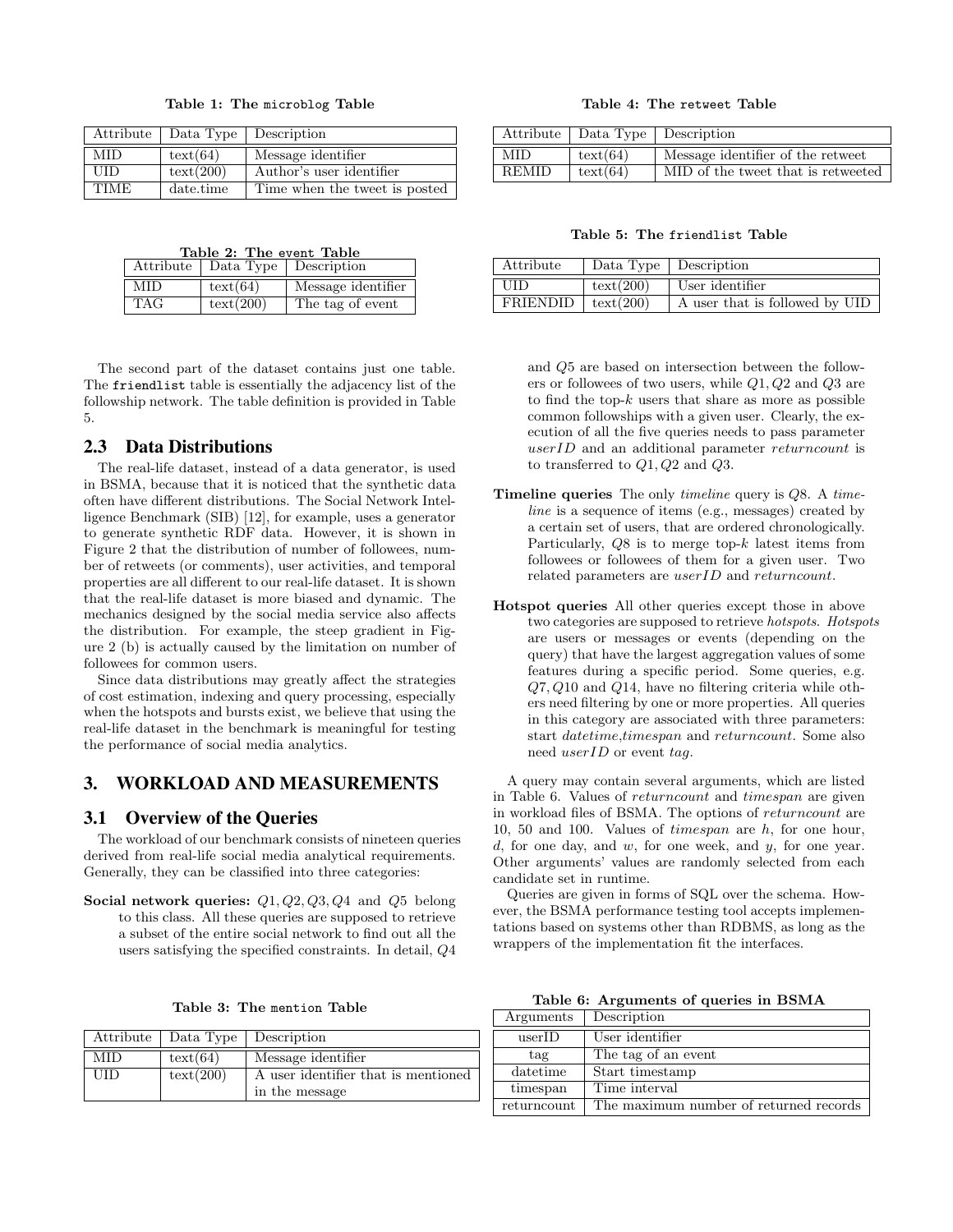

Figure 2: Data distribution of BSMA and Social Network Intelligence Benchmark.

#### 3.2 Query Cases

Queries of different categories need to access different social media data and the operators involved in each query may also vary. It is non-trivial for processing these queries. Several queries are analyzed in this subsection to illustrate the difficulties.

Social media data typically contains various kinds of closely related informations, e.g. social network, generated tweets and the retweet graph. When normalized in relation model, the data would be represented with a number of large tables. It is common that analysis tasks need to integrate multiple pieces of data, which results in joins with huge tables. As a simple but appealing application, a user may want to discover those popular tweets viewed by him and his followees. Q12, for example, ranks the tweets appearing in somebody's followees' timelines according to the number of retweet, as it is shown in Figure 3. However, such a query need to self-join the friendlist table to retrieve the followees of his followees. Then the retrieved UIDs need to be joined with the microblog table to select the tweets published by them. At last those tweets are further joined with the retweet table to produce the input to aggregate function so that the number of times each tweet is retweeted can be computed. Hence, all the three tables involved in those joins are extremely large. Besides, two arguments, i.e, datetime and timespan, specify the segment of timeline the tweets during which need to be analyzed. The timeline dimension makes the partition of social media data more complicated apart from the essential graph structure under the data. Other queries such as Q6, Q9, and Q13 are similar to Q12. Consequently, substantial optimization are needed.

Most types of social media data adhere to the power-law distribution. Such phenomena causes queries of the same type instantiated with different argument executed with different performance. For example, Q2, shown in Figure 4, is designed to find the set of people who share the same followee with the specified user, which is useful for recommending potential friends. Once Q2 is provided with a user with many followee, a large set of followers will be selected and then join with the friendlist table again, which will return a even larger set of tuples. The situation becomes worse when the user follows some authorities, i.e. nodes with enormous followers. Hence, the size of input to the sort and aggregate operation varies greatly. Developers need to confirm that the system won't crash or stuck in such kind of queries such that other small queries are also blocked.

# 3.3 Performance Measurements and Testing

```
SELECT x.remid
FROM microblog,
 (SELECT retweet.mid AS mid,retweet.remid AS remid
  FROM microblog,retweet
  WHERE microblog.mid = retweet.remid) AS x
WHERE microblog.mid = x.mid AND
microblog.uid IN
  (SELECT friendID
   FROM friendList
   WHERE uid = "A" ORuid IN
    (SELECT friendID
     FROM friendList
     WHERE uid = "A")) AND
     microblog.time BETWEEN
      TO_DAYS('YYYY-MM-DDHH:MM:SS') AND
     DATE_ADD('YYYY-MM-DD HH:MM:SS',INTERVAL 1HOUR)
GROUP BY x.remid
ORDER BY COUNT(*)DESC
LIMIT 10;
```
#### Figure 3: Q12

To test the performance of a system under different workloads, BSMA uses the parameter of threadcount to control the number of parallel requests. A user of BSMA may set the appropriate parameter value by himself to fit the hardware and software configuration for testing.

BSMA is developed based on YCSB[1]. Users need to implement all or part of queries and call their implementations inside wrappers of queries in BSMA. Three measurements are used for testing.

- Throughput The highest throughput over eight different settings of *threadcount*. Higher value gets higher score.
- Latency Average latency under second highest throughput over eight different settings of threadcount. Lower value gets higher score.
- Scalability The slope of the line that had the best fit to the (throughput, latency) data points by least squares method. Lower slope gets higher score.

The above three measurements imply practical significance. The throughput measures the limit of number of concurrencies a system can reach, which is critical to social media naturally along with potential burst data transmission. Since low latency guarantee is key to user experience,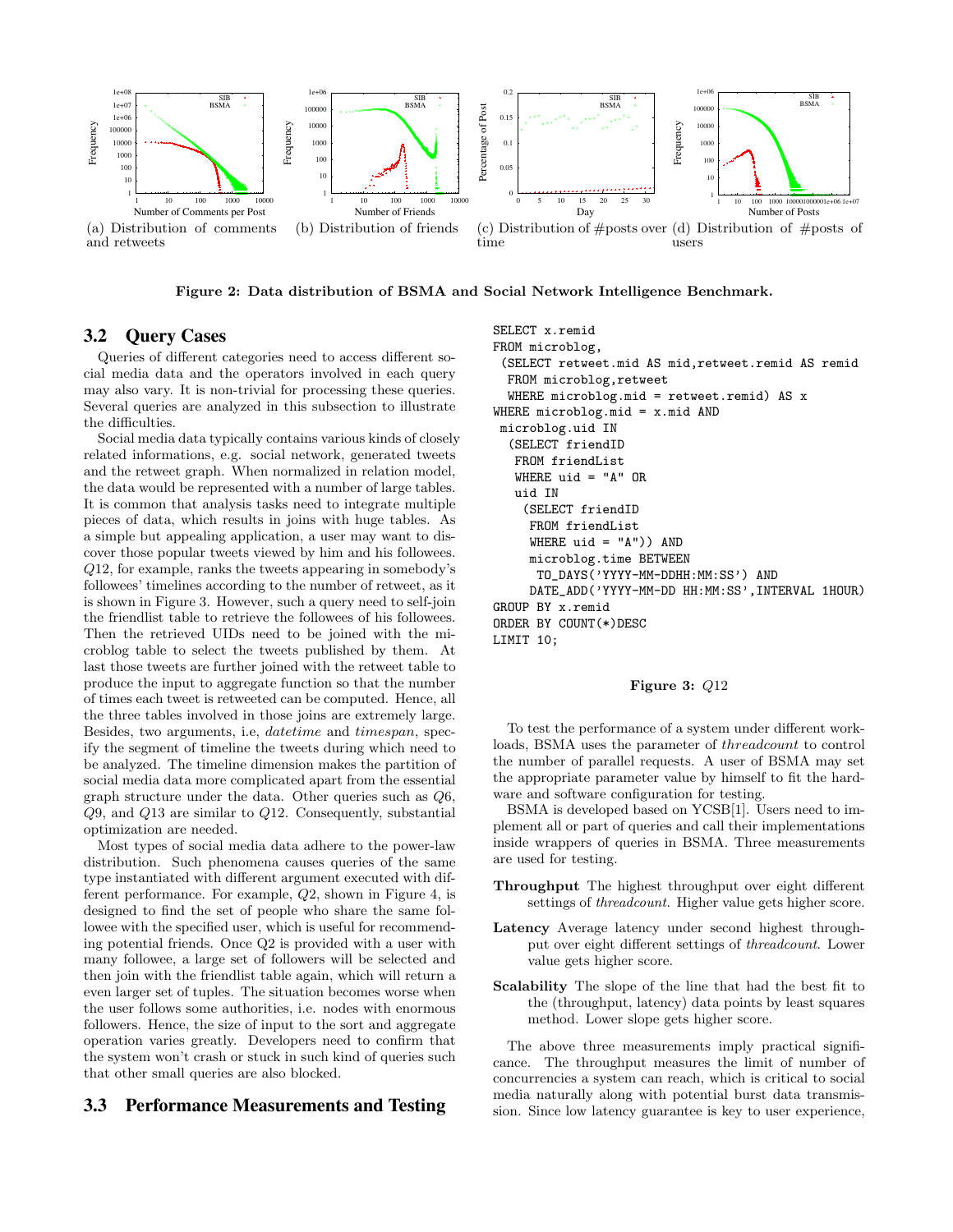SELECT f1.uid FROM friendList AS f1, (SELECT friendID FROM friendList WHERE  $uid = "A") AS f2$ WHERE f1.uid <> "A" AND f1.friendID = f2.friendID AND f1.uid<> f2.friendID GROUP BY f1.uid ORDER BY COUNT(f1.friendID)DESC LIMIT 10;

#### Figure 4: Q2

BSMA uses latency measurements, under which, response time under second highest throughput instead of the highest one is considered for the fact that systems are chugging along at a utilization rate of about 80% at normal state in real life. The scalability measurement is given to check whether the benchmarked systems can work well with dynamically increasing throughput.

# 4. WISE 2012 CHALLENGE PERFOR-MANCE TRACK RESULT ANALYSIS

A previous version of BSMA is used in WISE 2012 Challenge Performance Track[14]. Four teams attends the challenge[10, 2, 16, 17]. Each team implements part of the queries correctly.

To make a deep comparison and analysis of the set of queries, we filtered out all the incorrect performance reports and dealt with the remaining ones as follows: firstly, for each combination of returncount and timespan to one query, we calculated its value under the three measurements query by query and team by team. Then, for each team, we averaged its values under all combinations query by query and measurement by measurement. Finally, for each query, we made an average among all teams measurement by measurement.

Figure 5 shows the averaged highest throughputs of all the sixteen queries. Note that queries that Q6, Q7 and Q18 are missing since no team implemented them correctly. Figure 6 indicates the averaged latencies under second highest throughputs of those queries.

We now focus on  $Q_1, Q_2, Q_3, Q_4, Q_5, Q_14$  and  $Q_19$  since these queries were implemented properly by most teams. Throughput of Q1, Q2 and Q3 is low while latency of them is high. Those of Q4 and Q5 are just the opposite. All the five queries are social network queries. Q1, Q2 and Q3 are supposed to find the top- $k$  users that have common relations with a given user, while  $Q_4$  and  $Q_5$  are to find out the intersection of users related to two specified users. Consequently, the former queries need a scan and filter upon much more users than that of Q4 and Q5.

Both Q14 and Q19 are hotspots queries. However, Q19 results in a much lower throughput and higher latency in comparison with Q14 for the reason that hotspots retrieved through Q19 should match an extra filtering criteria.

Q8, the only timeline query, was processed correctly by only one team, who could not achieve a satisfactory performance of Q8 at first in spite of their in-memory system and finally made it after a series of optimizations[2].

The scalability measurements are reported in Figure 7.



Figure 5: Average highest throughput of 16 queries



Figure 6: Average latency under second highest throughput of 16 queries

Scalability values with negative values are not shown in the figure. It is shown that all teams failed in achieve high scalability for Q2, which is supposed to scan a considerable big set of users.

The preliminary analysis shows that, 1) social network queries are challenging since scan of the data and self-join of a large table may be involved. 2) Hotspots queries associated with more filtering criteria tend to be more difficult. And, 3) Timeline query deserves dedicated optimization.

### 5. CONCLUSIONS AND DISCUSSIONS

The BSMA for benchmarking social media data analytics is introduced in this paper. BSMA uses a real-life dataset from Sina Weibo. 19 types of queries in three categories are defined, while measurements on throughput, latency, and scalability can be reported by a toolkit developed based on YCSB for performance testing. A previous version of BSMA was used in WISE 2013 Challenge. The results submitted by four teams are reported and analyzed in this paper.

BSMA is in its early stage. Our future work on the benchmark includes: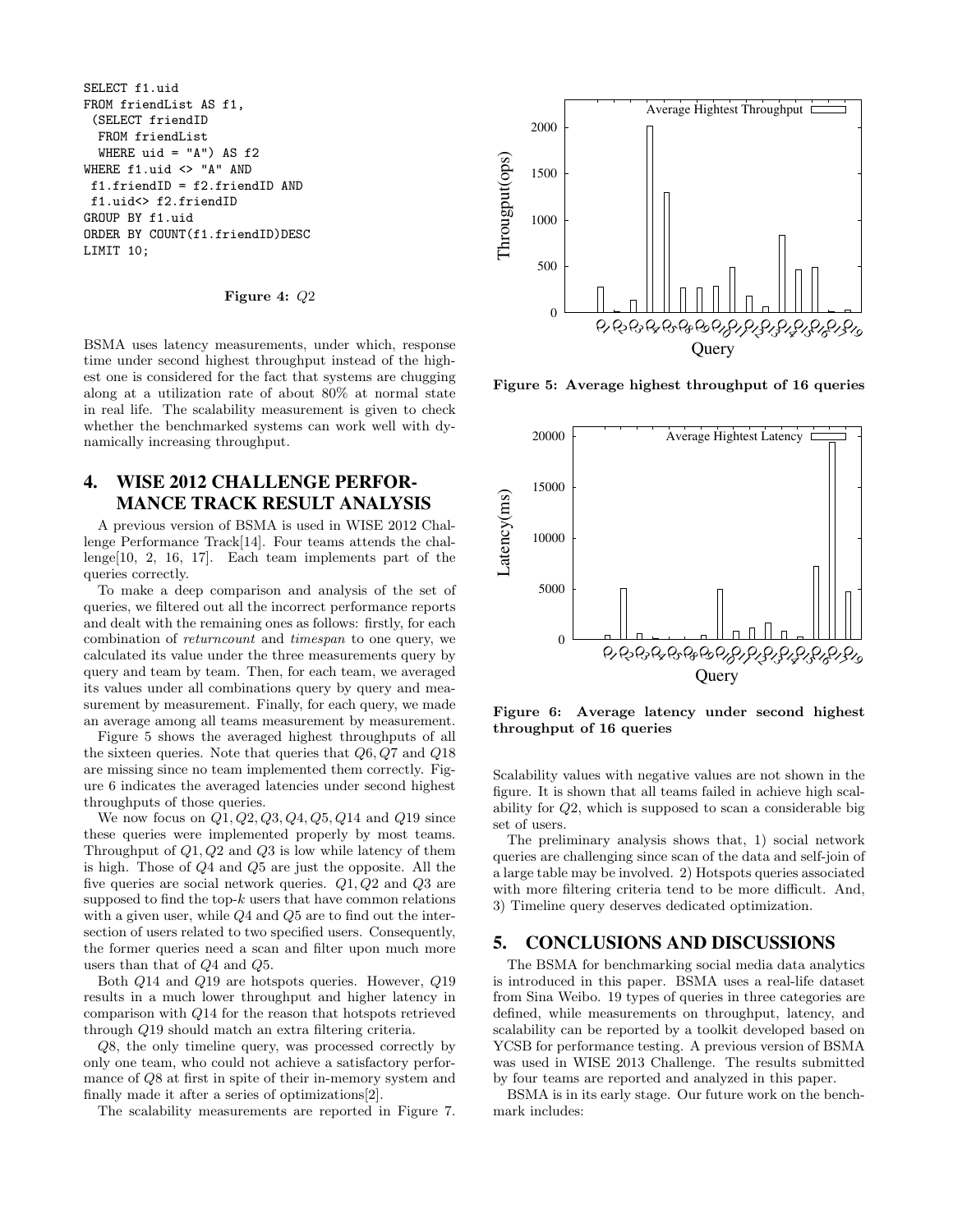

Figure 7: Scalability of 16 queries

- Data generator: We are working on a distributed data generator for generating synthetic data that are consistent with the distribution of real-life social media data.
- Queries related to content of tweets: Some analytical queries may have query conditions related to content of tweets. We are working on retrieval style queries using vectors and  $n$ -grams.
- **Other queries:** We are working on other typical social media analytical queries that are to be put into the query set.
- Performance testing of more systems: We are working on benchmarking more systems by using BSMA.

# 6. ACKNOWLEDGMENTS

This work is partially supported by National Science Foundation of China under grant No. 60925008, 61170086, and 61021004, National Basic Research (973 Program) under grant No. 2010CB731402, and National High-tech R&D Program (863 Program) under grant No. 2012AA011003.

# 7. REFERENCES

- [1] Cooper, B. F., Silberstein, A., Tam, E., Ramakrishnan, R., and Sears, R. Benchmarking cloud serving systems with ycsb. In  $SoCC$  (2010), J. M. Hellerstein, S. Chaudhuri, and M. Rosenblum, Eds., ACM, pp. 143–154.
- [2] de Oliveira Sandes, E. F., Weigang, L., and DE MELO, A. C. M. A. Logical model of relationship for online social networks and performance optimizing of queries - wise 2012 challenge - t1: Performance track scalability winner. In Wang et al. [13], pp. 726–736.
- [3] FACEBOOK ENGINEERING. Linkbench: A database benchmark for the social graph. "https: //www.facebook.com/notes/facebook-engineering/ linkbench-a-database-benchmark-for-the-social-graph/ 10151391496443920", April 2013.
- [4] FÄRBER, F., MAY, N., LEHNER, W., GROSSE, P., MÜLLER, I., RAUHE, H., AND DEES, J. The sap hana database – an architecture overview. IEEE Data Eng. Bull. 35, 1 (2012), 28–33.
- [5] Ghemawat, S., Gobioff, H., and Leung, S.-T. The google file system. In SOSP (2003), M. L. Scott and L. L. Peterson, Eds., ACM, pp. 29–43.
- [6] Ma, H., Qian, W., Xia, F., He, X., Xu, J., and Zhou, A. Towards modeling popularities of microblogs. Frontiers of Computer Science 7, 2 (2013).
- [7] Olston, C., Reed, B., Srivastava, U., Kumar, R., and Tomkins, A. Pig latin: a not-so-foreign language for data processing. In SIGMOD Conference (2008), J. T.-L. Wang, Ed., ACM, pp. 1099–1110.
- [8] Pujol, J. M., Erramilli, V., Siganos, G., Yang, X., Laoutaris, N., Chhabra, P., and Rodriguez, P. The little engine(s) that could: Scaling online social networks. IEEE/ACM Trans. Netw. 20, 4 (2012), 1162–1175.
- [9] Silberstein, A., Terrace, J., Cooper, B. F., and Ramakrishnan, R. Feeding frenzy: selectively materializing users' event feeds. In SIGMOD Conference (2010), A. K. Elmagarmid and D. Agrawal, Eds., ACM, pp. 831–842.
- [10] Tang, Z., Lin, H., Li, K., Han, W., and Chen, W. Acolyte: An in-memory social network query system. In Wang et al. [13], pp. 755–763.
- [11] Thusoo, A., Sarma, J. S., Jain, N., Shao, Z., Chakka, P., Anthony, S., Liu, H., Wyckoff, P., and Murthy, R. Hive - a warehousing solution over a map-reduce framework. PVLDB 2, 2 (2009), 1626–1629.
- [12] W3C. Social network intelligence benchmark. http://www.w3.org/wiki/Social\_Network\_ Intelligence\_BenchMark. [Online, accessed 1-November-2012].
- [13] Wang, X. S., Cruz, I. F., Delis, A., and Huang, G., Eds. Web Information Systems Engineering - WISE 2012 - 13th International Conference, Paphos, Cyprus, November 28-30, 2012. Proceedings (2012), vol. 7651 of Lecture Notes in Computer Science, Springer.
- [14] WISE. Wise 2012 challenge. "http: //www.wise2012.cs.ucy.ac.cy/challenge.html", November 2012.
- [15] ZAHARIA, M., CHOWDHURY, M., DAS, T., DAVE, A., Ma, J., McCauley, M., Franklin, M., Shenker, S., and Stoica, I. Resilient distributed datasets: A fault-tolerant abstraction for in-memory cluster computing. In Proceedings of the 9th USENIX conference on Networked Systems Design and Implementation (NSDI 2012) (2012), USENIX Association, pp. 2–2.
- [16] Zheng, L., Zhou, X., Lin, Z., and Jin, P. Accelerating queries over microblog dataset via grouping and indexing techniques. In Wang et al. [13], pp. 764–770.
- [17] Zhu, F., Liu, J., and Xu, L. A fast and high throughput sql query system for big data. In Wang et al. [13], pp. 783–788.